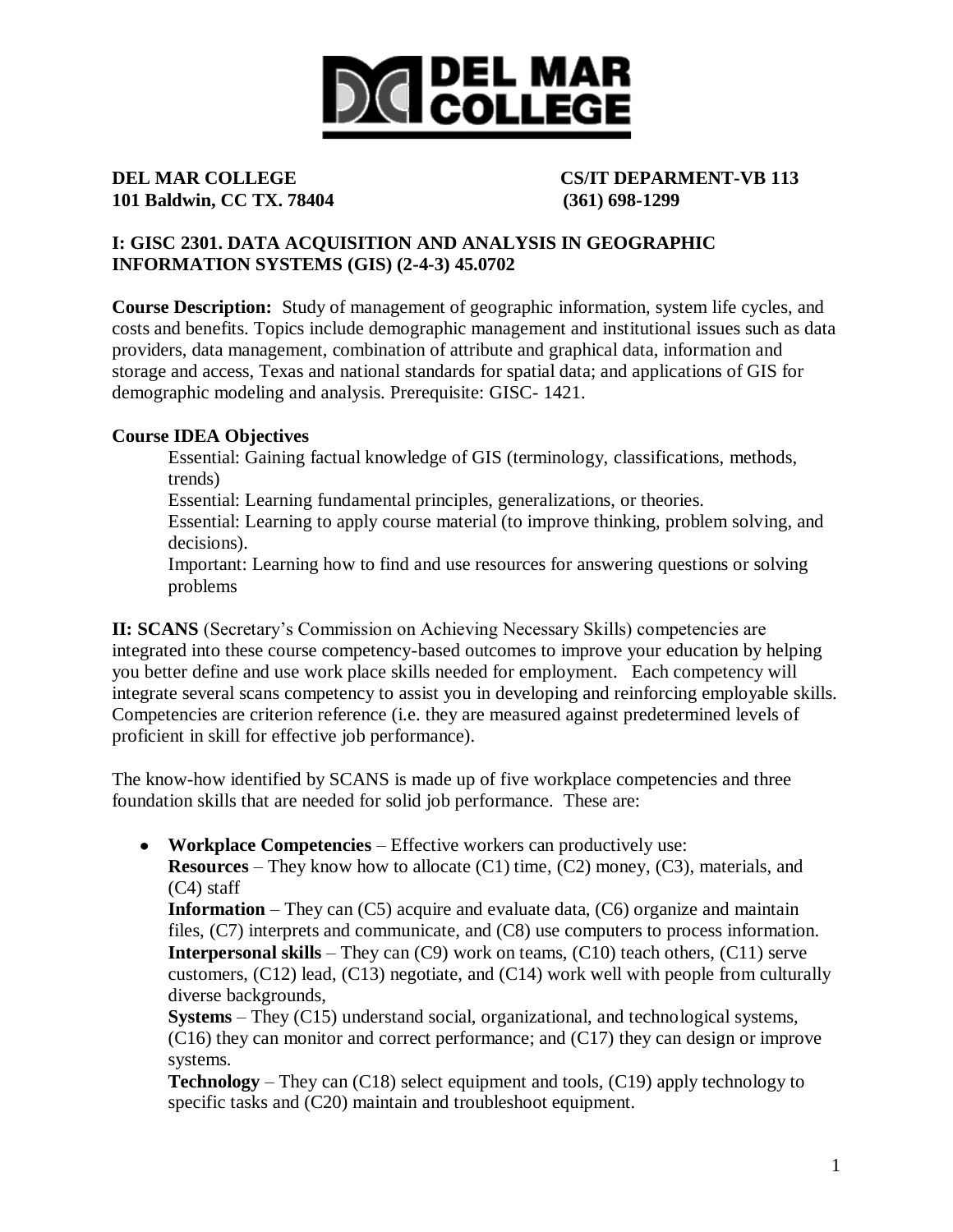**Foundation skills** – Competent workers in the high-performance workplace need: **Basic Skills** –  $(F1)$  reading,  $(F2)$  writing,  $(F3)$  arithmetic and  $(f4)$  mathematics,  $(f5)$ listening and (F6) speaking. **Thinking skills** –  $(F7)$  to think creatively,  $(F8)$  to make decisions,  $(F9)$  to solve problems, (F10) to visualize, (F11) the ability to learn, and (F12) to reason. **Personal Qualities** – (F13) individual responsibility, (F14) self-esteem, (F15) sociability, (F16) self-management, and (F17) integrity.

### **III: Learning Outcomes / Job Skills**

The student will be able to analyze problems, visualize solutions to problems, design and modify programs logic to create workable computer programs.

### **– Through class interaction reading materials and individual and group study, and laboratory assignments the student will be able to:**

- A. Understand the use of spatial data in GIS systems
- B. Understand types of spatial data
- C. Explain coordinate systems and their implementation
- D. Demonstrate understanding of data management
- E. Understand data sources and availability
- F. Develop systematic approach to geo-referenced database creation
- G. Develop the use of GPS unit
- H. Explain the integration of GPS data into a GIS geo-referenced database
- I. Develop proper reporting and presentation of interpreted data
- J. Explain the uses of demographic information
- K. Understand Federal or State standards as regarding spatial data
- L. Understand the basis of numerical modeling of data
- M. Understand and explain constraints and limitations of modeled data

#### **– To facilitate mastery of above listed competency. The instructor will be responsible for:**

- 1 Gaining the students attention
- 2 Informing student of objectives
- 3 Stimulate recall of prior knowledge
- 4 Presenting new material
- 5 Providing guided practice
- 6 Eliciting performance
- 7 Providing feedback
- 8 Assessing performance
- 9 Enhancing retention and transfer of knowledge

#### **– To demonstrate mastery of the competency listed above, the student will be responsible for:**

1 Completing and achieving a passing grade on unit tests and examinations.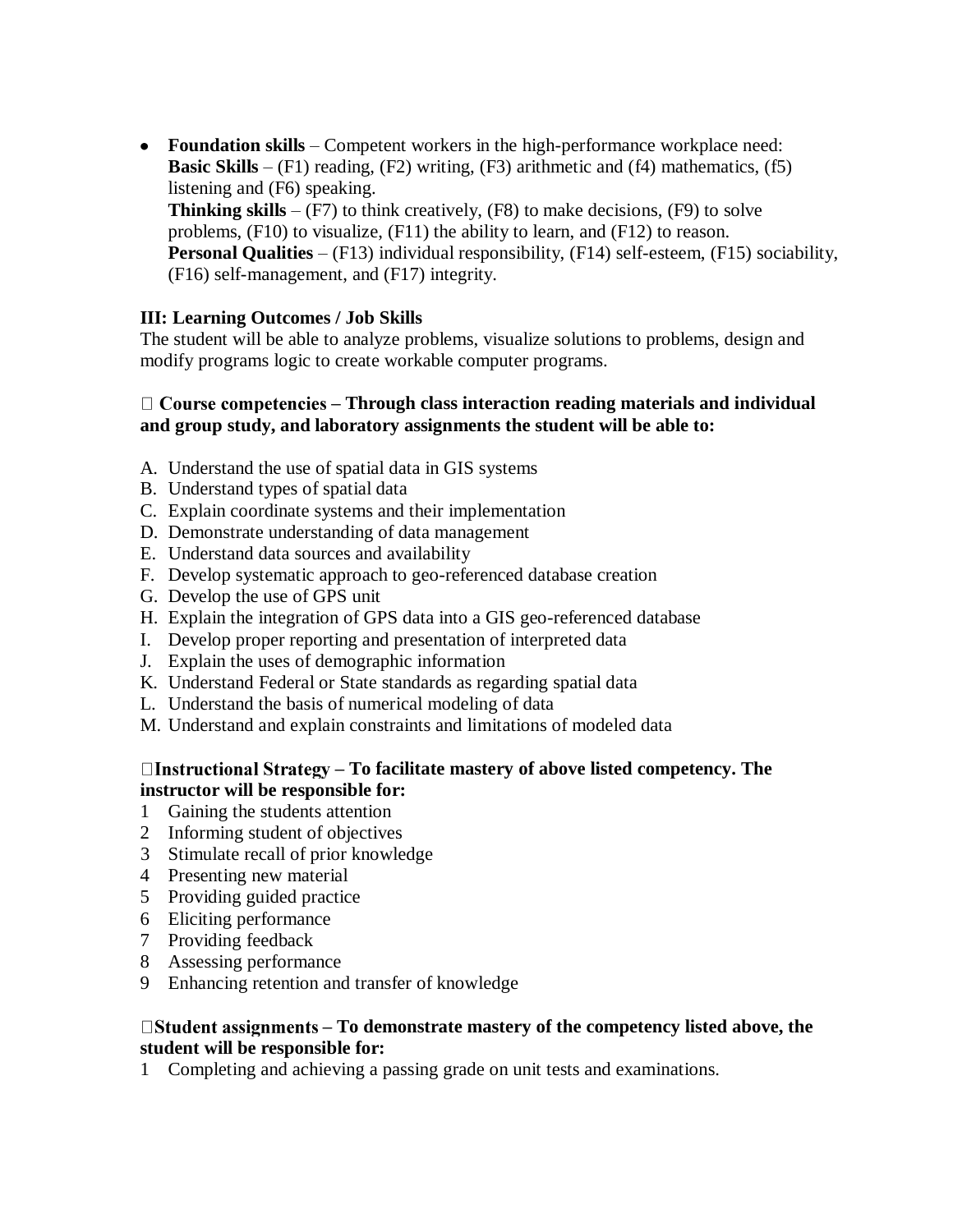- 2 Attending class, attention to lectures, and completing required reading and on-line materials.
- 3 Completing and submitting assigned projects and homework by due dates.
- 4 Class and group laboratory participation to demonstrate mastery of GIS database use, working with spatial data, use of GPS unit, and integration of GPS data to GIS georeference database.
- 5 Completing and achieving a passing grade in a comprehensive final examination.

 **Additions to Course Goals (Learning Outcomes (LOs) based on Key Activities (KAs) under Critical Work Functions (CWF) in the Geographic Information System (GIS) Technician Skill Standards identified by the GIS Advisory Board with cooperation from Del Mar College. The skill standards (AEKS Matrix) were recognized May 22, 2007, by the Texas Skill Standards Board (TSSB).** 

- **1.** Define the data requirements, research sources of available data, and purchase data from reputable source. KA1.1
- **2.** Develop (and document with metadata ) database(s) including: defining geometry, attributes, relationships, topology rules, feature behaviors such as types and domains, incorporating data schema models. KA1.2
- **3.** Determine data compatibility (projection), perform data conversion, populate feature attributes. KA1.3
- **4.** Perform both tablet, COGO, and on-screen digitization with attribution. KA1.4
- **5.** Collect field attribute and location data via GPS (Tablet PC/PDA). KA1.5
- **6.** Geocode data. KA1.6
- **7.** Perform quality control (QC) and quality assurance (QA) of GIS databases. KA1.7
- **8.** Rectify images to meet data standards. KA2.3
- **9.** Develop procedures and schedules for data maintenance. KA3.1
- **10.** Maintain data QA/QC through update operations: (add/delete/change) KA3.2
- **11.** Perform data layer updates and update metadata (imagery/themes). KA3.3
- **12.** Convert data between formats. KA3.4
- **13.** Perform database performance tuning through compression, indexing, etc. KA3.5
- **14.** Conduct Spatial/Non-Spatial Analysis KA4.1
- **15.** Create scripts KA4.2
- **16.** Preprocess geographic data (generalize, subset). KA4.3
- **17.** Perform geo-processing through clipping, buffering, overlay, etc. KA4.4
- **18.** Generate descriptive and spatial statistics. KA4.5
- **19.** Perform quality control and assurance. KA4.6
- **20.** Interpret data results. KA4.7
- **21.** Create maps. KA5.1
- **22.** Create analysis report. KA5.2
- **23.** Create tables KA5.3
- **24.** Create charts. KA5.4
- **25.** Perform quality control and assurance for applications, such as beta testing. KA6.4
- **26.** Create help files and support documentation. KA6.5
- **27.** Establish data custodianship and distribute and assign database permissions according to organizational policies. KA7.1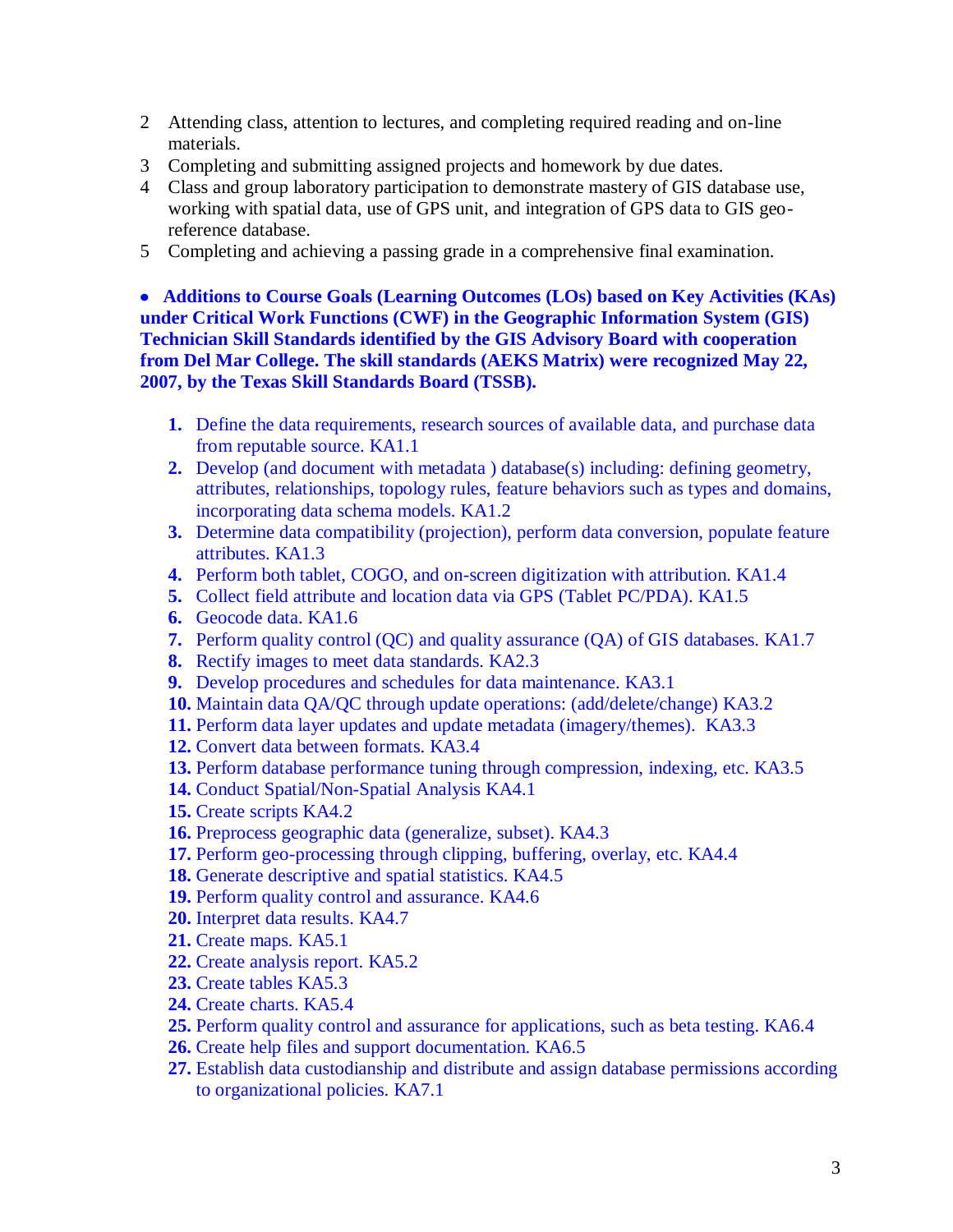- **28.** Organize file structure (e.g. create directories, perform data and directory housekeeping) KA7.2
- **29.** Perform data maintenance through archival functions. KA7.3
- **30.** Participate in GIS awareness events such as presentations, conferences and user groups. KA9.5
- **31.** Continue professional education through credit and/or noncredit courses, technical training and informal education, such as online courses. KA10.2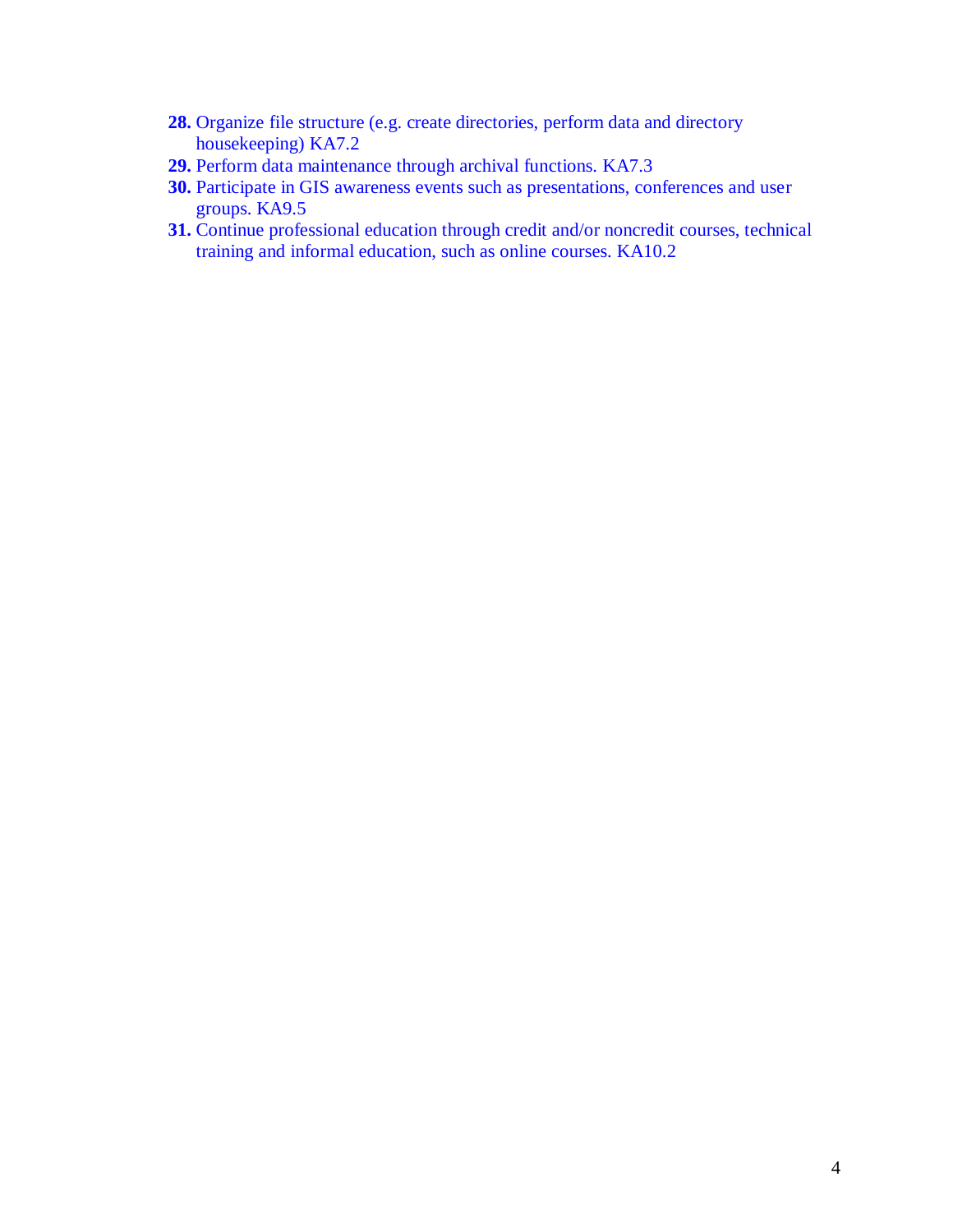# **IV: Relations of Learning Objectives to SCANS Competencies**

|              | Resources      |                |                |                | Information    |                |                |                | <b>Interpersonal Skills</b> |                |               |                    |              |               |                | Systems        |                |                | Technology     |                |  |
|--------------|----------------|----------------|----------------|----------------|----------------|----------------|----------------|----------------|-----------------------------|----------------|---------------|--------------------|--------------|---------------|----------------|----------------|----------------|----------------|----------------|----------------|--|
|              | $\overline{C}$ |                | С              | $\overline{C}$ | $\overline{C}$ | Ċ              | $\overline{C}$ | $\mathcal{C}$  | $\mathsf{C}$                | $\overline{C}$ | $\mathcal{C}$ | $\overline{\rm C}$ | $\mathsf{C}$ | $\mathcal{C}$ | $\overline{C}$ | $\mathcal{C}$  | $\mathcal{C}$  | $\mathbf C$    | Ċ              |                |  |
|              | -1             | $\overline{2}$ | 3              | 4              | 5              | 6              | 7              | 8              | 9                           | 10             | 11            | 12                 | 13           | 14            | 15             | 16             | 17             | 18             | 19             | 20             |  |
| A            |                |                |                |                | 3              | 3              |                | 3              |                             |                |               |                    |              |               | $\overline{2}$ |                | $\overline{2}$ |                |                |                |  |
| B            |                |                |                |                | $\overline{4}$ | $\overline{4}$ |                | 3              |                             |                |               |                    |              |               | 3              |                | 3              |                |                |                |  |
| $\mathbf C$  |                |                |                |                | 3              | 3              |                | 3              |                             |                |               |                    |              |               | 3              |                | 3              |                |                |                |  |
| D            | $\overline{2}$ |                | $\overline{2}$ | $\overline{2}$ | $\overline{4}$ | 4              |                | $\overline{4}$ |                             | $\overline{2}$ |               |                    |              |               | 4              |                |                |                | $\overline{2}$ |                |  |
| E            | $\overline{2}$ |                | $\overline{2}$ | $\overline{2}$ | $\overline{4}$ | 4              | $\overline{2}$ | $\overline{4}$ | 3                           | 3              |               |                    |              |               |                |                |                |                |                |                |  |
| $\mathbf{F}$ | $\overline{2}$ | $\overline{2}$ | $\overline{2}$ | $\overline{2}$ | $\overline{2}$ | $\overline{2}$ | $\overline{2}$ | $\overline{2}$ | $\overline{2}$              | $\overline{2}$ |               |                    |              |               | 3              | 3              | $\overline{2}$ | 3              | 3              | $\overline{2}$ |  |
| G            | 3              | 3              | 3              | 3              | 4              | 4              | $\overline{2}$ | 3              | 3                           | 3              |               |                    |              |               | 3              | 3              | $\overline{2}$ | 3              | 3              | $\overline{2}$ |  |
| H            | $\overline{2}$ |                | $\overline{2}$ |                | $\overline{2}$ | $\overline{2}$ | $\overline{2}$ | $\overline{2}$ |                             |                |               |                    |              |               | 2              | $\overline{2}$ |                | $\overline{2}$ | $\overline{2}$ |                |  |
| I            | 3              | 3              | 3              | 3              | 3              | 3              | 3              | 3              | 3                           | 3              |               |                    |              |               |                |                |                |                |                |                |  |
| J            |                |                |                |                | $\overline{2}$ | 3              | $\overline{2}$ | $\overline{2}$ |                             |                |               |                    |              |               |                |                |                |                |                |                |  |
| K            |                |                |                |                | $\overline{2}$ | 3              | $\overline{2}$ | $\overline{2}$ |                             |                |               |                    |              |               |                |                |                |                |                |                |  |
| L            | $\overline{2}$ |                | $\overline{2}$ |                | $\overline{2}$ | $\overline{2}$ | $\overline{2}$ | $\overline{2}$ |                             |                |               |                    |              |               | $\overline{2}$ | $\overline{2}$ |                | $\overline{2}$ | $\overline{2}$ |                |  |
| M            | $\overline{2}$ |                | $\overline{2}$ |                | $\overline{2}$ | $\overline{2}$ | $\overline{c}$ | $\overline{2}$ |                             |                |               |                    |              |               | $\overline{2}$ | $\overline{2}$ |                | $\overline{2}$ | $\overline{2}$ |                |  |

# $\Box$  Competency-based Outcomes with Workplace Proficiency Levels